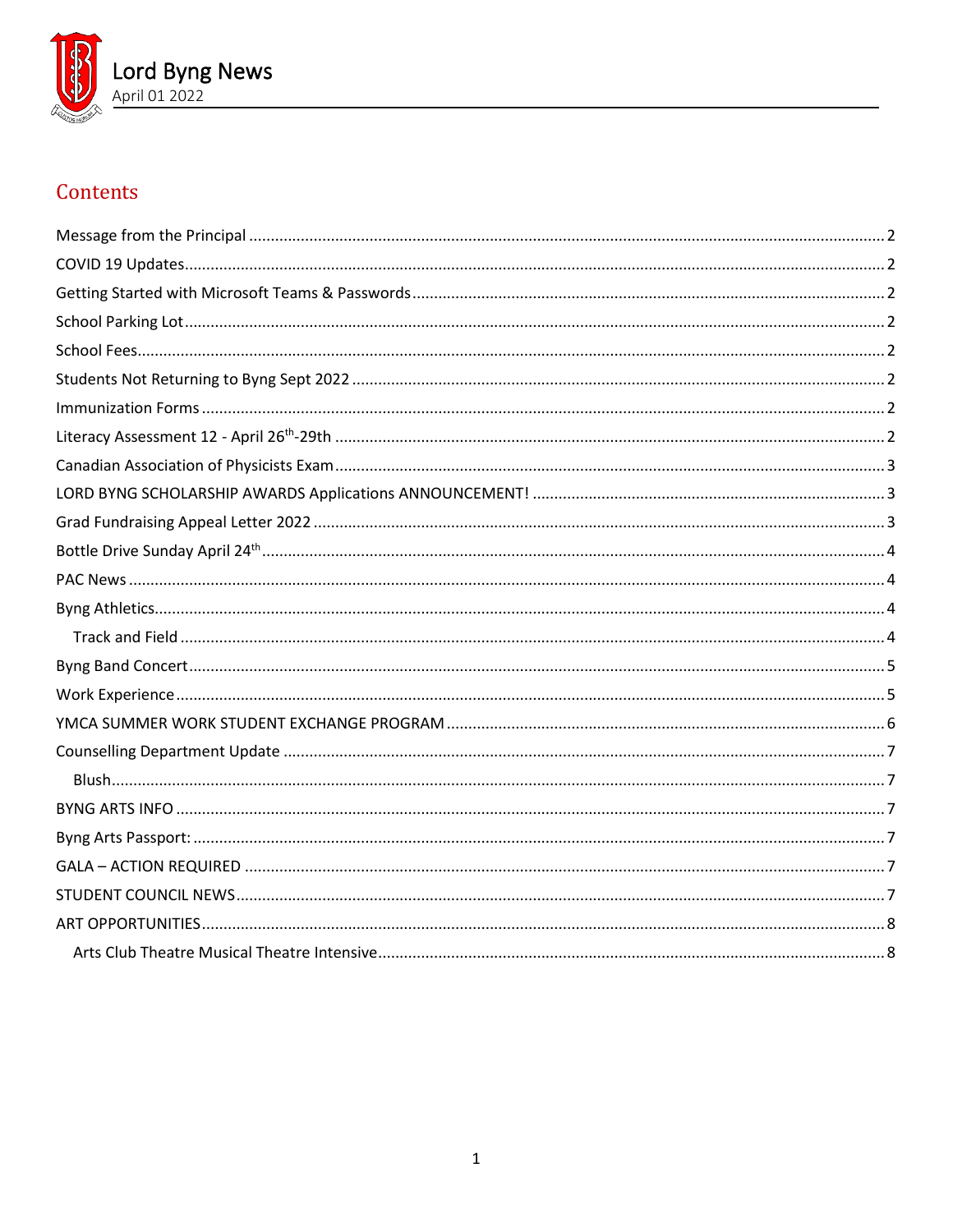# <span id="page-1-0"></span>**Message from the Principal**

#### **Dear Lord Byng Parents, Students and Community Members,**

#### **Welcome back everyone for our final term of the 2021-22 school year!!**

This week gave us all a chance to reconnect and to settle into what hopefully will be a more typical end of the school year with staff, parents and students planning for events in May and June. Starting on Monday April 4<sup>th</sup> the new guidelines for all schools in the VSB will be in place for students and staff as well as visitors to the school. With new updates coming out on April  $8<sup>th</sup>$  from the public health officer we are looking forward to planning our regular end of school year events including the graduation and other celebrations. Fingers crossed that all goes according to plan!!

#### **Have a restful, safe weekend!**

Mr. Wilmann

## <span id="page-1-1"></span>**COVID 19 Updates**

Please see the updated District Communicable Disease Prevention Plan click on link: [Vancouver School Board](https://www.vsb.bc.ca/COVID-19/updates/Pages/default.aspx)  [\(vsb.bc.ca\)](https://www.vsb.bc.ca/COVID-19/updates/Pages/default.aspx)

## <span id="page-1-2"></span>**Getting Started with Microsoft Teams & Passwords**

Please click on link [HERE](https://www.vsb.bc.ca/schools/lord-byng/About-Us/Publications/Documents/Getting%20Started%20with%20Microsoft%20Teams%20Jan%207%202022.pdf) for instructions.

## <span id="page-1-3"></span>**School Parking Lot**

Dear Parents,

Due to a serious safety issue, we are asking all parents to:

- please do not park on Wallace Street
- please do not drive through the staff parking lot
- please do not use the drive through at the Lord Byng front entrance

[If you need to drop off y](https://vsb.schoolcashonline.com/)our child, please consider doing so a few blocks away. We appreciate your cooperation inmaking sure that the safety of your child is of the utmost [importance](https://www.vsb.bc.ca/Student_Support/General_Resources/school-fees/Pages/OnlinePayment.aspx) to us. [Thank you,](https://www.vsb.bc.ca/_layouts/vsbwww/arch/default/files/KEV-Translations/Chinese.pdf) Mr. Wilmann

## <span id="page-1-4"></span>**School Fees**

## **\$ [Pay a school fee now](https://vsb.schoolcashonline.com/)**

https:/[/www.vsb.bc.ca/Student\\_Support/General\\_Resources/school-fees/Pages/OnlinePayment.aspx](http://www.vsb.bc.ca/Student_Support/General_Resources/school-fees/Pages/OnlinePayment.aspx) https:/[/www.vsb.bc.ca/\\_layouts/vsbwww/arch/default/files/KEV-Translations/Chinese.pdf](http://www.vsb.bc.ca/_layouts/vsbwww/arch/default/files/KEV-Translations/Chinese.pdf)

## <span id="page-1-5"></span>**Students Not Returning to Byng Sept 2022**

If you are not planning to return to Lord Byng in September 2022, please clic[k HERE](https://www.vsb.bc.ca/schools/lord-byng/About-Us/Publications/Documents/Not%20Returning%20To%20Byng%202022-2023.pdf) and return the completed form to the school office ASAP!

## <span id="page-1-6"></span>**Immunization Forms**

This is a reminder to grade 9 and 10 students who received an immunization consent form. Please return the form to the school office by Monday, April 4<sup>th</sup>.

## <span id="page-1-7"></span>**Literacy Assessment 12 - April 26th-29th**

The January Grade 12 Literacy Assessment has been rescheduled for the week of April 25<sup>th</sup>.

All Grade 12 students have been assigned a morning session starting on Tuesday, April 26, 2022.

As this is a graduation requirement, we ask that students make every effort to complete the assessment during their assigned Day/Time. We are offering the exam in the **morning** only. We are not able to accommodate changes.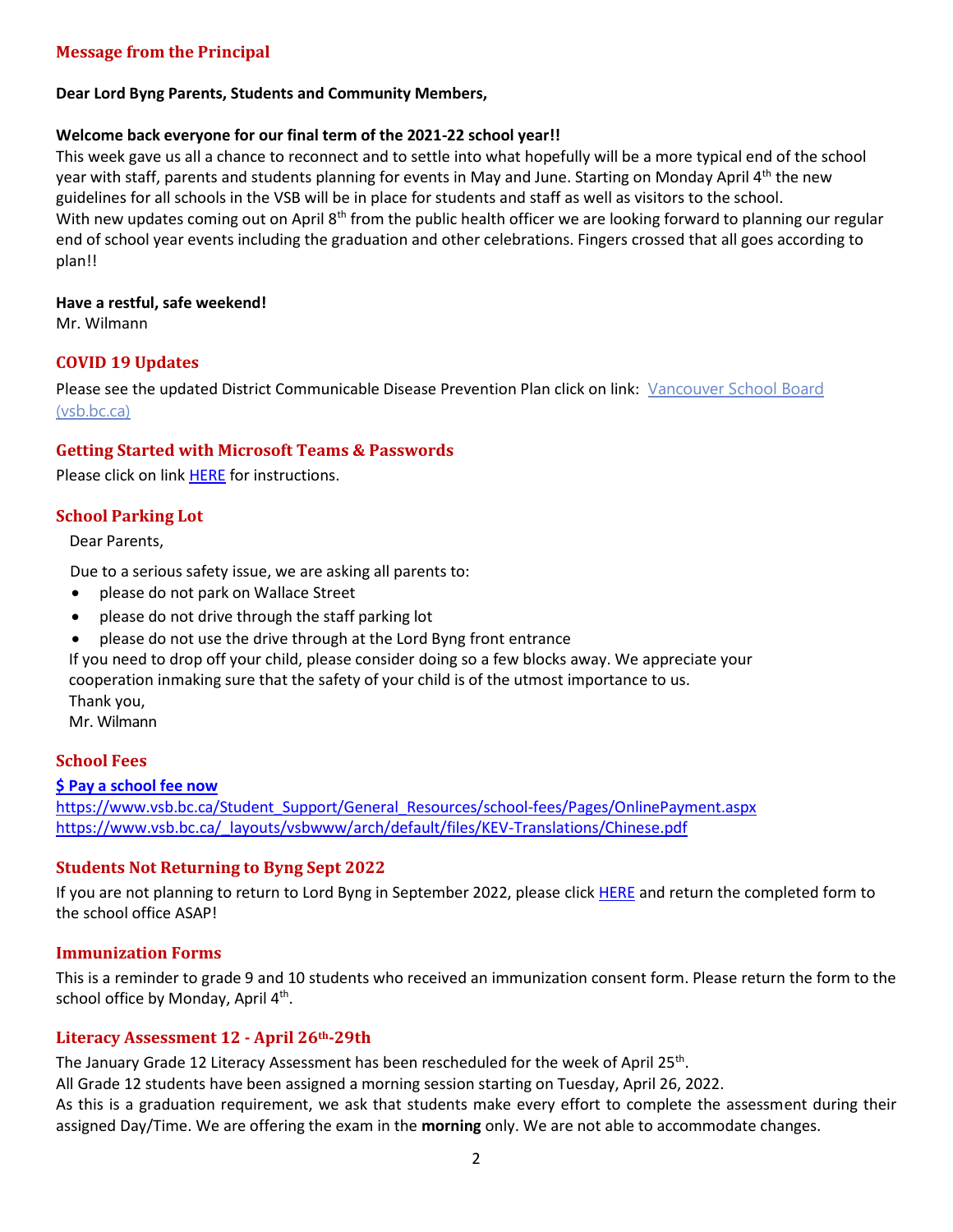All assessments will take place in the library, please arrive by 8:20 am to sign in. This assessment will be completed on school computers.

Students are scheduled by their last name. Please see the schedule below to find your exam time.

**A-G – Tuesday, April 26 @ 8:30 am H-L – Wednesday April 27 @ 8:30am M-S – Thursday, April 28 @ 8:30am T-Z – Friday, April 29 @ 8:30am**

# <span id="page-2-0"></span>**Canadian Association of Physicists Exam**

Canadian Association of Physicists Exam will be held on April 6<sup>th</sup> from 9:00-12:00. This is a challenging Physics Exam based on the AP Physics and Calculus curricula. If you are interested in writing this exam, please see Mr. Lo in room 317 at lunch by April 5th. Previous exams can be viewed here**. [https://outreach.phas.ubc.ca/exams-and-competitions/cap](https://outreach.phas.ubc.ca/exams-and-competitions/cap-high-school-prize-exam/cap-english/previous-exams-and-solutions/)[high-school-prize-exam/cap-english/previous-exams-and-solutions/](https://outreach.phas.ubc.ca/exams-and-competitions/cap-high-school-prize-exam/cap-english/previous-exams-and-solutions/)**

# <span id="page-2-1"></span>**LORD BYNG SCHOLARSHIP AWARDS Applications ANNOUNCEMENT!**

The Byng Scholarship Awards process will have a new look this year! Sometime today (Thursday, March 31, 2022) a NEW TEAM called **Grade 12 Scholarship** will arrive on every Grade 12 student's device on TEAMS.

- This new Team has been created solely for the distribution and submission of all Scholarship Applications.
- This new Team is only for grade 12's interested in applying for a Lord Byng Scholarship so students who **DO NOT WANT** to apply for a Byng Scholarship, can simply **IGNORE** the new **Grade 12 Scholarship TEAM**.
- Students who **DO WANT** to apply, **MUST USE** the new **Grade 12 Scholarship TEAM** to apply.

# **Lord Byng Scholarship Awards - brief overview for students applying**

Generally, there are two categories of awards:

**#1: Outside Sponsors**: awards provided by people outside of the school community (older ex-grads, local community members, businesses such as Artona Studios etc.)

**#2: Inside Sponsors**: awards sponsored by the school Administration and various departments in the school (such as Byng Arts, Athletics department, English, Math, Social Studies, Applied Skills etc.)

For #1, it is very difficult to provide students with information about the outside awards as we don't know each year if the outside award sponsors are still providing their awards until early to mid-May so we can't list them because they might not be offered.

For #2, the school-based awards generally fall into these criteria areas of superior achievement:

- 1. Academic achievement (in one subject area or more)
- 2. Academic achievement combined with school/community service
- 3. Arts achievement (in various areas such as music, drama, etc.)
- 4. Arts achievement combined with good academics and school/community service
- 5. Athletic achievement
- 6. Athletic achievement combined with good academics and school/community service
- 7. Career/trades interest
- 8. Career/trades interest combined with good academics or citizenship
- 9. School/Community service based on type and volunteer hours
- 10. Citizenship (character, determination, attitude effort)

APPLICATION PROCESS: The APPLICATION and INSTRUCTIONS will be sent on the new **Grade 12 Scholarship Team** on when it is up and running.

# <span id="page-2-2"></span>**Grad Fundraising Appeal Letter 2022**

Please click [HERE](https://www.vsb.bc.ca/schools/lord-byng/Families/Grad%20Parent%20Page/Documents/sbfile/220120/Grad%20Fundraising%20Appeal.pdf) for the Grad fundraising appeal letter. Please click [HERE](https://www.vsb.bc.ca/schools/lord-byng/Families/Grad%20Parent%20Page/Documents/sbfile/220121/Chinese%20Grad%20Fundraising%20Appeal%202022_2.pdf) for the Chinese translation.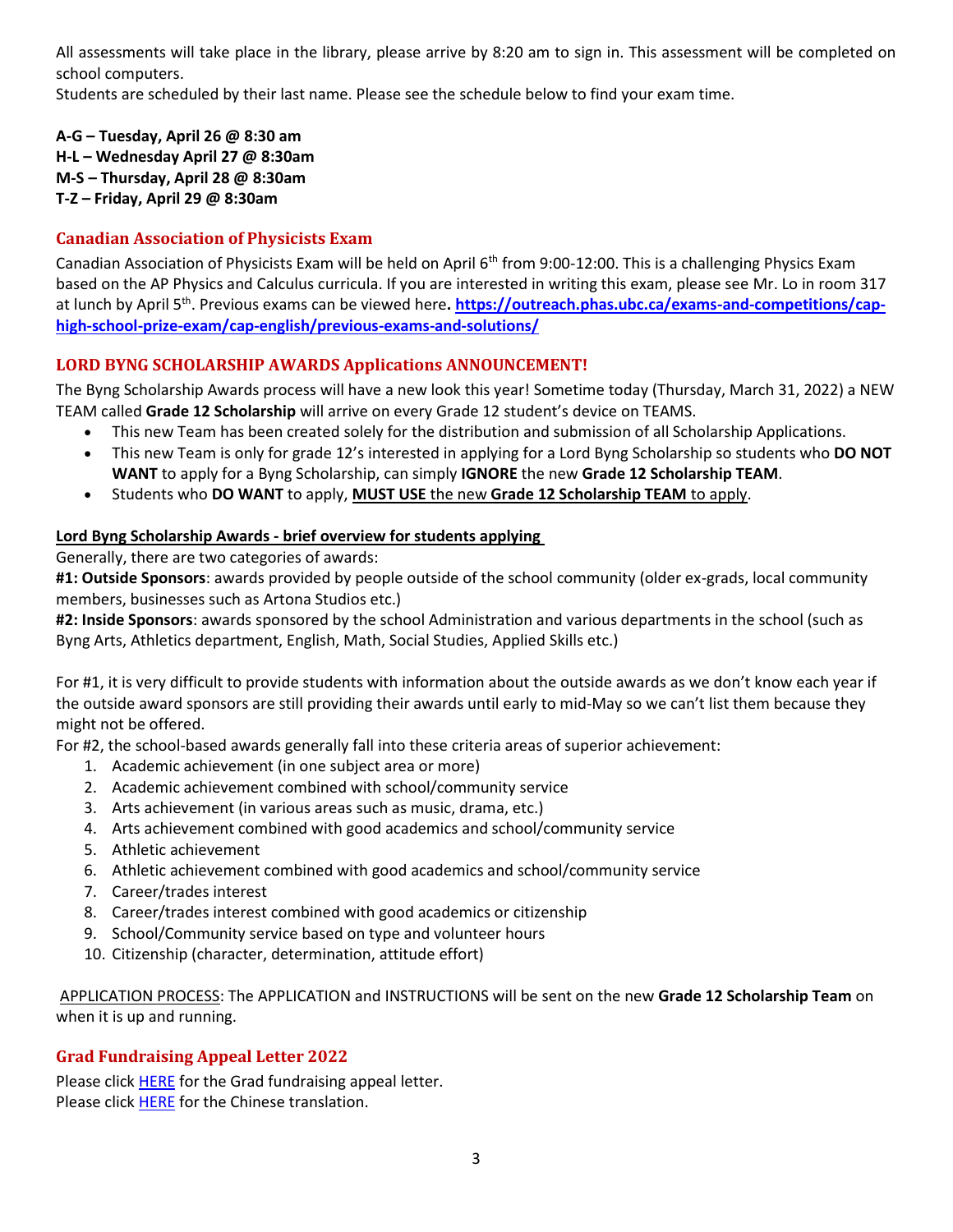# <span id="page-3-0"></span>**Bottle Drive Sunday April 24th**

The grade 12 students will be holding a second Bottle Drive on Sunday April 24<sup>th</sup> from 10am to 2pm in the teacher's parking lot. We will be accepting both plastic and glass bottles, juice boxes, aluminum cans and milk containers with a best before date after February 1, 2022. Please save all your containers over Spring Break and Easter and we will see you on April 24<sup>th</sup>.

Many thanks to all Byng families for your generous support of Lord Byng Grad 2022!

# <span id="page-3-1"></span>**PAC News**

Dear Byng families,

## **Our next PAC meeting on Wednesday, April 20th .**

## **Please Support Grad Committee:**

Every year, the Byng Parent Grad Committee raises funds to help support the celebrations of our school's well-deserved graduates. These celebrations include the Grad Dinner & Dance and Grad Prom, and the costs to ensure a memorable Grade 12 graduation are significant. As well as doing their own student committee fundraising, students are still required to purchase tickets and the goal each year is to keep these ticket costs as low as possible. This is how each Byng parent can help!

## **Purdy's Easter Grad 2022 Fundraiser**

We are excited to bring this fundraiser back to our school this year. If you are planning on buying any chocolates for Easter for family, friends, office colleagues, etc. please consider doing it through the school as we earn 25% on all orders. The funds raised will help support the celebrations of our school's well-deserved graduates. To order online please click on the link: Order Easter [Purdys](https://fundraising.purdys.com/join.aspx/1376024-92899) Here

You will be asked for your email address. Enter it and click Join Campaign. You then complete the required information and click Join Campaign again.

- Click **Shop Online** top center and then **Use Marketplace** this way you see photos of what you are ordering
- Pay for your orders by proceeding to checkout once done.

The **deadline** for placing your orders is **Monday March 21st** so please don't delay. The orders will be available for pick up on or about April  $1<sup>st</sup>$  but will be confirmed once we receive the order.

## **Bottle Drive Sunday April 24th**

The grade 12 students will be holding a second Bottle Drive on Sunday April 24<sup>th</sup> from 10am to 2pm in the teacher's parking lot. We will be accepting both plastic and glass bottles, juice boxes, aluminum cans and milk containers with a best before date after February 1, 2022. Please save all your containers over Spring Break and Easter and we will see you on April 24<sup>th</sup>.

Many thanks to all Byng families for your generous support of Lord Byng Grad 2022!

THANK YOU in advance for your support.

For any other PAC related inquiries please email us at [lordbyngschoolpac@gmail.com.](mailto:lordbyngschoolpac@gmail.com)

# <span id="page-3-2"></span>**Byng Athletics**

## <span id="page-3-3"></span>*Track and Field*

Congratulations to the approximately 50 athletes who attended the time trials at Rashpaul Dhillon Track at UBC on Wednesday!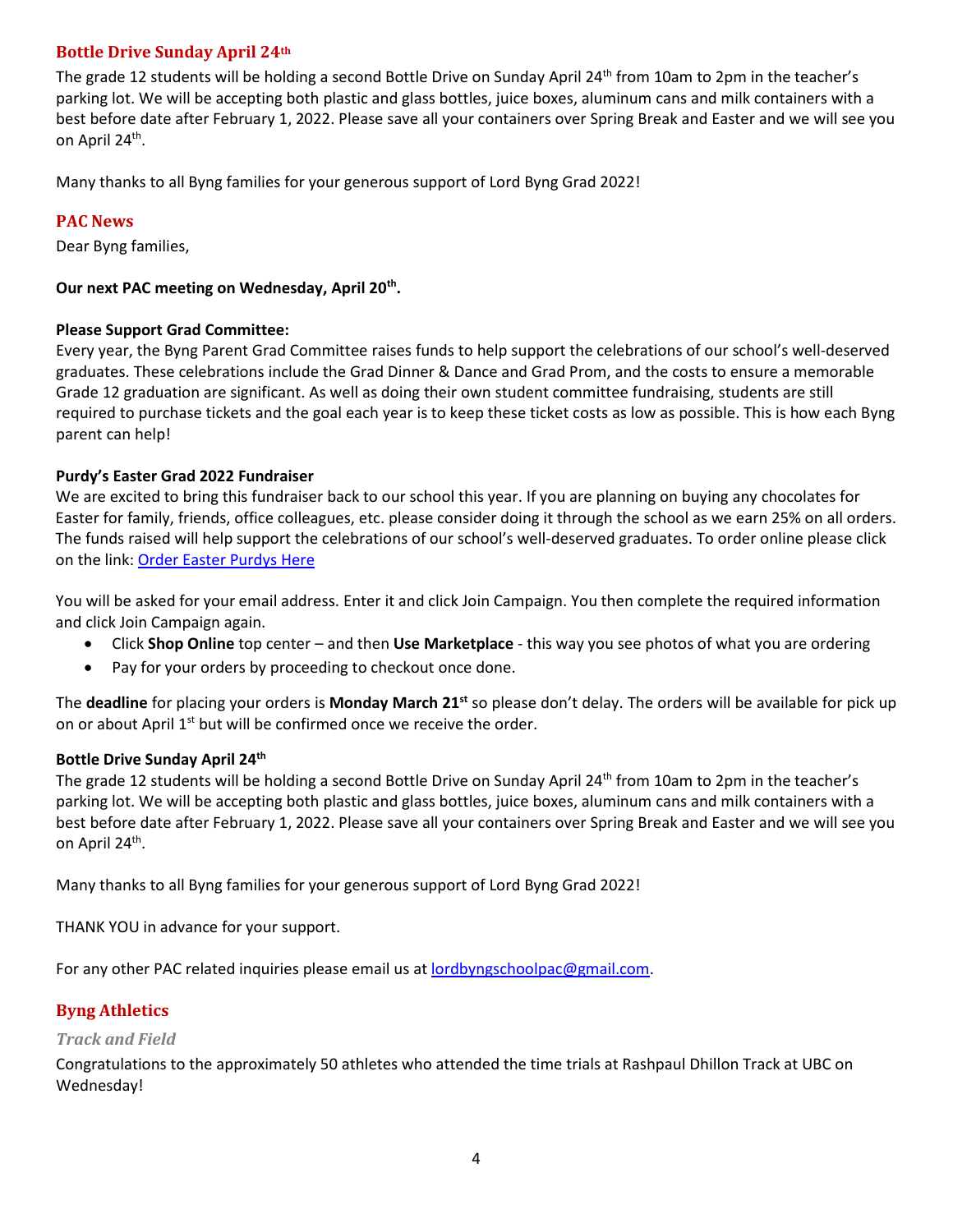Please note the following:

1) Mandatory meetings will now take place every Monday at lunch in the main gym ("Meeting Mondays").

2) Starting next week, we will have Tuesday morning practices at 7:45 am in the main gym for high jump and hurdles only.

3) Starting next week, we will have track practices during afternoon FIT time for speed training and relays only.

4) Our first meet is next Monday between 4:00 and 8:00 pm at Rashpaul Dhillon Track at UBC. However, the meet should be done between 6 and 7 pm. The schedule will be as follows:

Track Events 4:00 pm-Girls followed by Boys 1500 meters 5:00 pm Girls followed by Boys 400 meters

Field Events all starting at 4:00 pm Girls: High Jump, Triple Jump and Discus Throw Boys: Long Jump, Shot Put and Javelin

5) Ask your child about the Lord Byng Track and Field Cash Lottery. We are doing a fundraiser and all team members are asked to sell one book of tickets. Prizes are \$500 for 1st, \$250 for 2nd and \$100 for 3rd. Anyone can buy tickets. Sellers prizes are \$200 for 1st, \$100 for 2nd, and \$50 for 3rd. Tickets are 1 for \$5 or 10 for \$30. The deadline to buy tickets is April 22nd and the draw date is April 29th.

Contact Mr. Jack for more information on any of the above topics at [bjack@vsb.bc.ca](mailto:bjack@vsb.bc.ca)

Mr. Jack

## <span id="page-4-0"></span>**Byng Band Concert**

Hooray, Spring is here and the Band department welcomes you back to our community concerts, April 6 at 6:30pm The Byng Band Spring Concert will take place on Wednesday, April 6 at 6:30pm in the school theatre. It's been over two years since the public has been allowed to attend our concerts due to COVID restrictions and we welcome the opportunity to see you again. You, the audience, our integral to any performance and we are thrilled to be able to share our music with you again. The Junior and Intermediate Jazz Bands, as well as the Intermediate Band and Wind Ensemble will entertain you with the excellent work they have continued to do through the entire pandemic. The concert will begin with Byng's one and only Saxmeisters Saxophone Quartet featuring four extremely talented and dedicated musicians: Chauncey Li, Ingrid Li, Rebecca McCracken, and Steven Kokan. You won't want to miss them! Band students who request tickets will receive them in class. If you want to come to the concert, please contact a band student for tickets.

# <span id="page-4-1"></span>**Work Experience**

During Spring Break, over 25 Work Experience Students completed work placements at various worksites. Some students completed placements at a STEAM camp, soccer camp, art and literature camp, an architect firm, a law firm, a coding school, a restaurant, animal hospitals, and at a pharmacy. Students learned valuable skills of problem-solving, communicating, working with a team, endurance of working long hours etc. All of the employers gave extremely positive feedback and praised our Lord Byng students. Our students are very well respected in the community. For some students it led to paid employment, or summer internships. These students applied the valuable skills that they are learning in the classroom to real life experiences.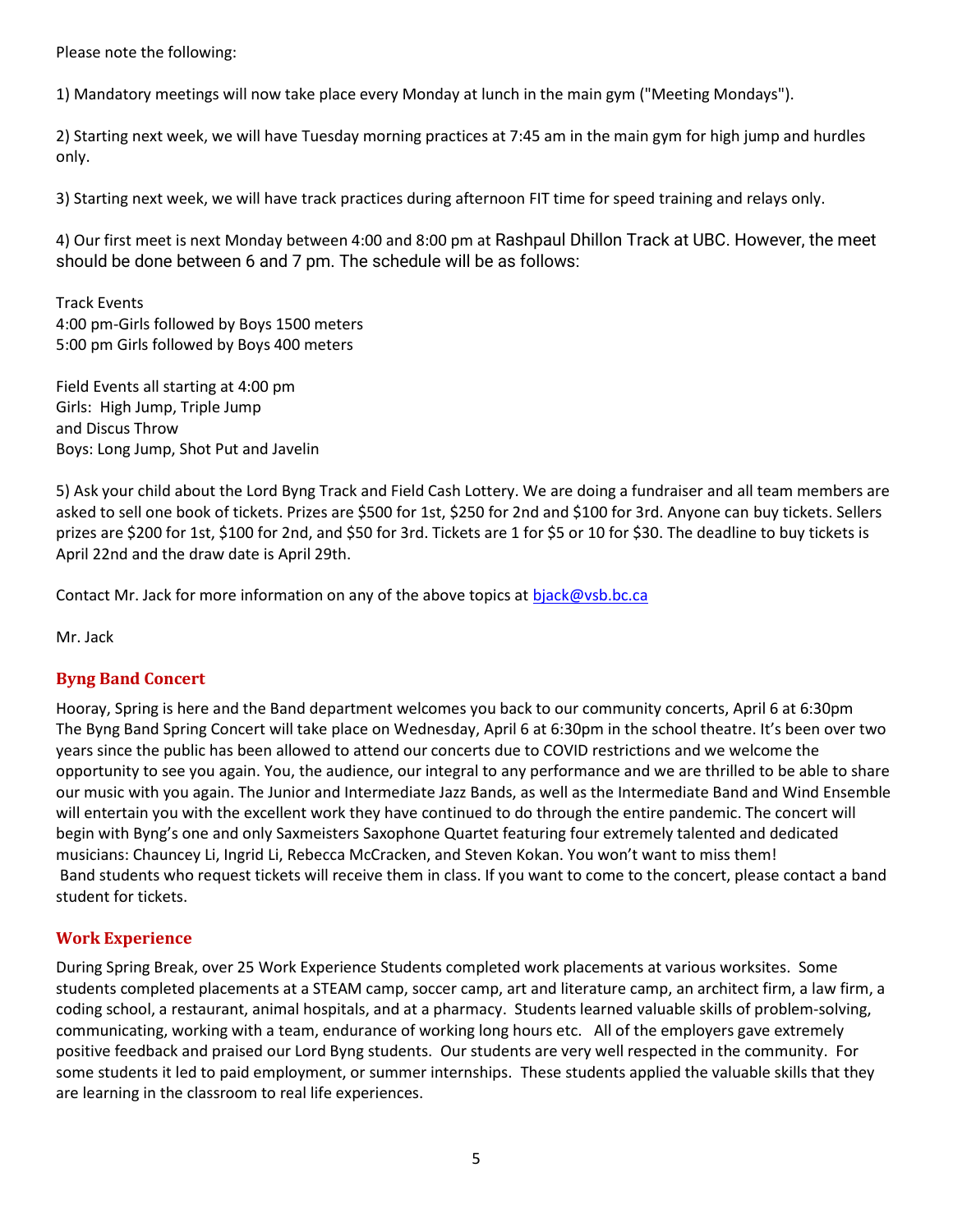





## **Testimonial from Lily Zhang (Grade 12 Student):**

"Over the spring break, I luckily got the opportunity to do an 8 day, 9am to 5pm, work placement at GBL Architects, thanks to Ms. Chong-Ping from the work experience program and Amela Brudar from GBL Architects. This firm of 70 members has done a notable number of buildings around Vancouver. During my stay, I job shadowed 20 to 30 people and watched as they worked on their projects. I learned that becoming a registered architect is a lot harder than I previously imagined and that the job is not as glamorous as it seems, but it's not all bad; they get to spend their day in a relaxed office environment or work from home on the stuff they love. I got to sit in on their meetings and also put in my opinion on design options. They took me on site to two construction sites in different stages and organized a visit to a professional model-making place. Overall this experience was extremely helpful, and I earned stuff that I could have never learned elsewhere. They were all very nice, and I feel very lucky to have had this opportunity and I was even invited back for a summer internship in the future."

## **Testimonial from Rahim Rahemtulla (Owner and Pharmacist of Dunbar Shoppers Drugmart Pharmacy)**

"Over the last few months, I have had the pleasure and the privilege to host work experience students from Lord Byng Secondary School. I wanted to commend all the students that my team and I have worked alongside during their work experience at our site. It is quite rare to have students take on new roles and tasks where they have met and exceeded all our expectations. It is definitely something to mention as my previous experience with other students from different Secondary Schools as well as undergraduate and postgraduate programs has not resonated as highly as it has with Lord Byng. I feel the students perform at a different calibre to the others, some even better than our post-secondary students. I look forward to continuing to host these incredible students and being a part of their educational journey."

Parents, I am always looking for suitable placements for our Lord Byng students. If you work for a company that would be interested in hosting a Lord Byng Work Experience Student for a volunteer work placement, please contact Ms. Chong-Ping at **[kchong@vsb.bc.ca.](mailto:kchong@vsb.bc.ca)**

# <span id="page-5-0"></span>**YMCA SUMMER WORK STUDENT EXCHANGE PROGRAM**

This is a fantastic opportunity for **students aged 16 and 17** (with **some exceptions for 15 and 18-year-olds**) to go on a summer exchange to Quebec. This program is run through the YMCA of Greater Toronto and presents students with the opportunity to work, live, and build new long-lasting relationships while working on their French skills. Students on the exchange are put up with a host family for the six-week duration of the exchange. In addition, we also set them up with a full-time paid job for the exchange period. The whole trip is \$125 CAD which is a great deal for an experience that we hope will enrich young people's lives across the country.

The deadline to do so is April  $17<sup>th</sup>$ , 2022, but the quicker they apply the better. The application process is free and registration fees are only collected in June once everything is finalized. For more information and to apply, feel free to check out our website at <https://swse.ymcagta.org/>

INTERESTED? There are two **online info nights** occurring:

FRIDAY, **APRIL 1ST** @ 7 PM PST Link - [https://zoom.us/meeting/register/tJMsdeitrj8jE9VszDwlqkFyJEdDBlITb\\_Se](https://zoom.us/meeting/register/tJMsdeitrj8jE9VszDwlqkFyJEdDBlITb_Se)

WEDNESDY, **APRIL 13TH** @ 7 PM PST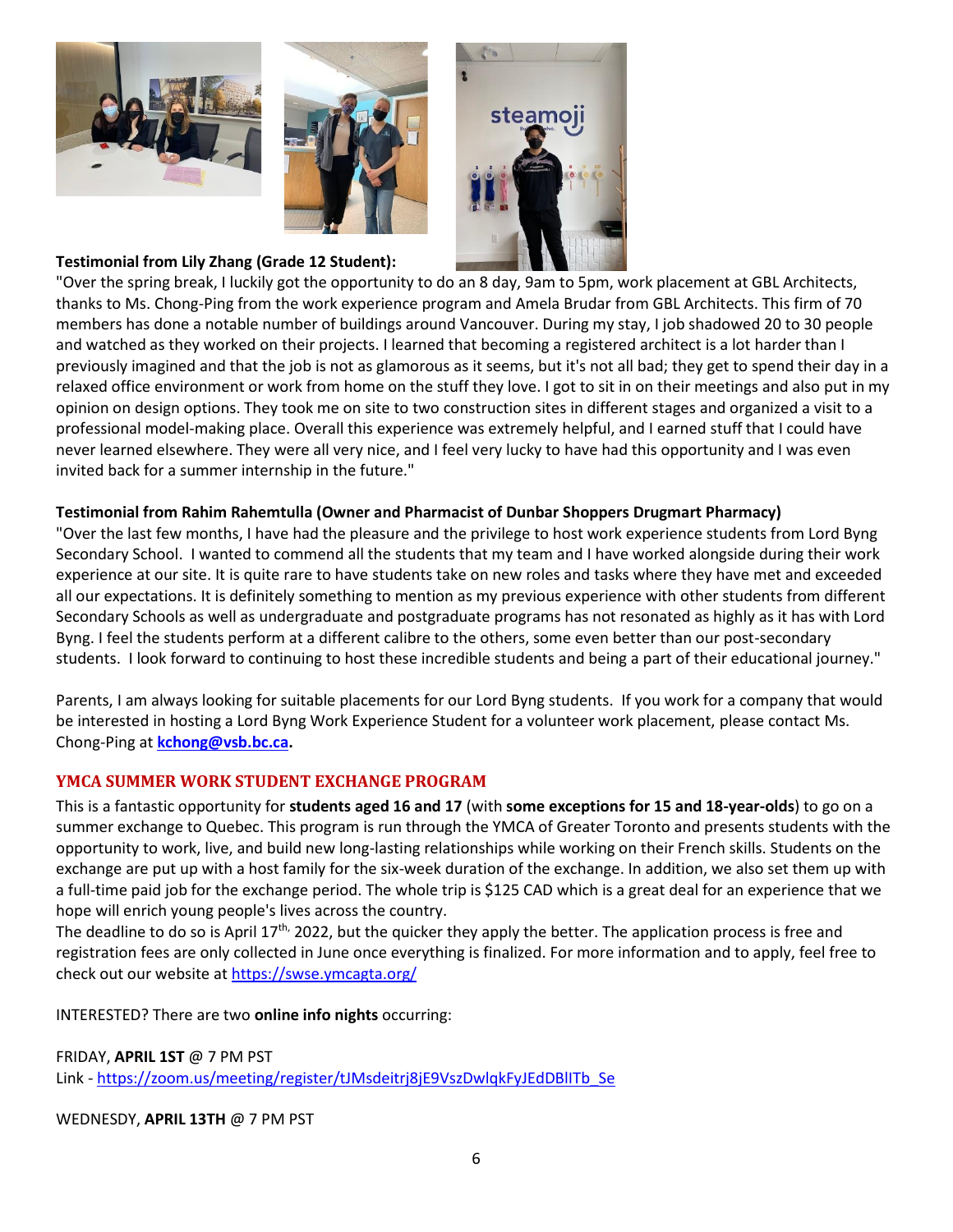# <span id="page-6-0"></span>**Counselling Department Update**

A to Gr – Ms. Boyd [aboyd@vsb.bc.ca](mailto:aboyd@vsb.bc.ca) Gs to L - Ms. Radic [jradic@vsb.bc.ca](mailto:jradic@vsb.bc.ca) M to Te – Ms. Smith  $msmith@vsb,bc.ca$ Tf to  $Z$  – Ms. Birsan ibirsan@vsb.bc.ca

#### <span id="page-6-1"></span>*Blush*

Counsellors have invited Blush with VCH to come and present to our grade 8s, 9s and 10s. The presentations are happening mostly during Fit time. The topics are: Healthy relationships, Safer sexy and Media Literacy. We are already seeing many of our students engage, learn, and develop these important concepts. We are excited to support them and be part of their learning.

#### <span id="page-6-2"></span>**BYNG ARTS INFO**

#### **New Applicants to the Program**

We have completed our intake of new students at the Grade 7 coming into Grade 8 level. If additional space becomes available at the Grade 9 to Grade 12 levels, we will contact students on our waitlist. We continue to review our overall numbers for each grade and will make subsequent offers if additional spaces become available.

Intake for next year will begin in the Fall. Please visit our website for the most up to date information: <http://byng2.vsb.bc.ca/byngarts/> Best of Luck to all the applicants.

#### <span id="page-6-3"></span>**Byng Arts Passport:** [passport.lordbyng.net](http://passport.lordbyng.net/)

The Byng Arts Passport site is currently experiencing issues and is not accessible. We are aware of the situation, and we are working to correct the problem. We will post updates on Teams so continue to keep track of your events and upload them when we have the site back up. Stay tuned.

## <span id="page-6-4"></span>**GALA – ACTION REQUIRED**

Each year the Byng Arts program holds an art celebration at the Round House Community Center. This has been an online affair the last two years, however, with the changes in Covid restrictions we are excited to return to the Round House on May 12<sup>th</sup>. The event will be a sit-down event with performances and games as well as a costume contest and snacks. It will not be a dance as we feel that it is important to continue to be as safe as possible with our activities.

Please go to Teams to fill out the RSVP and let us know that you plan to attend. It is important to complete this by Thursday, April  $7<sup>th</sup>$  so we can start planning the event.

We will also be reaching out to parents to volunteer later this month – please stay tuned parents!

Teams Link: [Jon Hartley-Folz: RSVP for GALA by Thursday, April 7th](https://teams.microsoft.com/l/message/19:3REzHABwkOxk5Xl8YaaJNFrRLmkPKd7Vpjr4K9gHZUI1@thread.tacv2/1648849301924?tenantId=0b8a2e58-7b30-4a08-bab7-d75559e0e3a5&groupId=0f991a6a-610f-435e-92af-4cad2f2e7c25&parentMessageId=1648849301924&teamName=Byng%20Arts%20Academy%20Info%20Site&channelName=General&createdTime=1648849301924) posted in Byng Arts Academy Info Site / General at Friday, April 1, 2022 2:41:41 PM

#### <span id="page-6-5"></span>**STUDENT COUNCIL NEWS**

Student council meets every Thursdays on Teams and in face to face in room A223. Everyone is welcome, use the link below to go to the Student Council Channel and start to get involved: **[STUDENT](https://teams.microsoft.com/l/channel/19%3a23116d8f7c5446fd8b43fbca0cdece3a%40thread.tacv2/Student%2520Council%2520Channel?groupId=0f991a6a-610f-435e-92af-4cad2f2e7c25&tenantId=0b8a2e58-7b30-4a08-bab7-d75559e0e3a5) COUNCIL ON TEAMS** 

#### **Meeting Details: March 31, 2022**

**Scavenger Hunt:** Hey Byng Arts! At the beginning of April, we will be starting a big scavenger hunt! In this, you will be looking for the culprit of a stolen jewel. We hope that you're excited to look for clues and use your genius detective skills. Be on the lookout for more information coming your way.